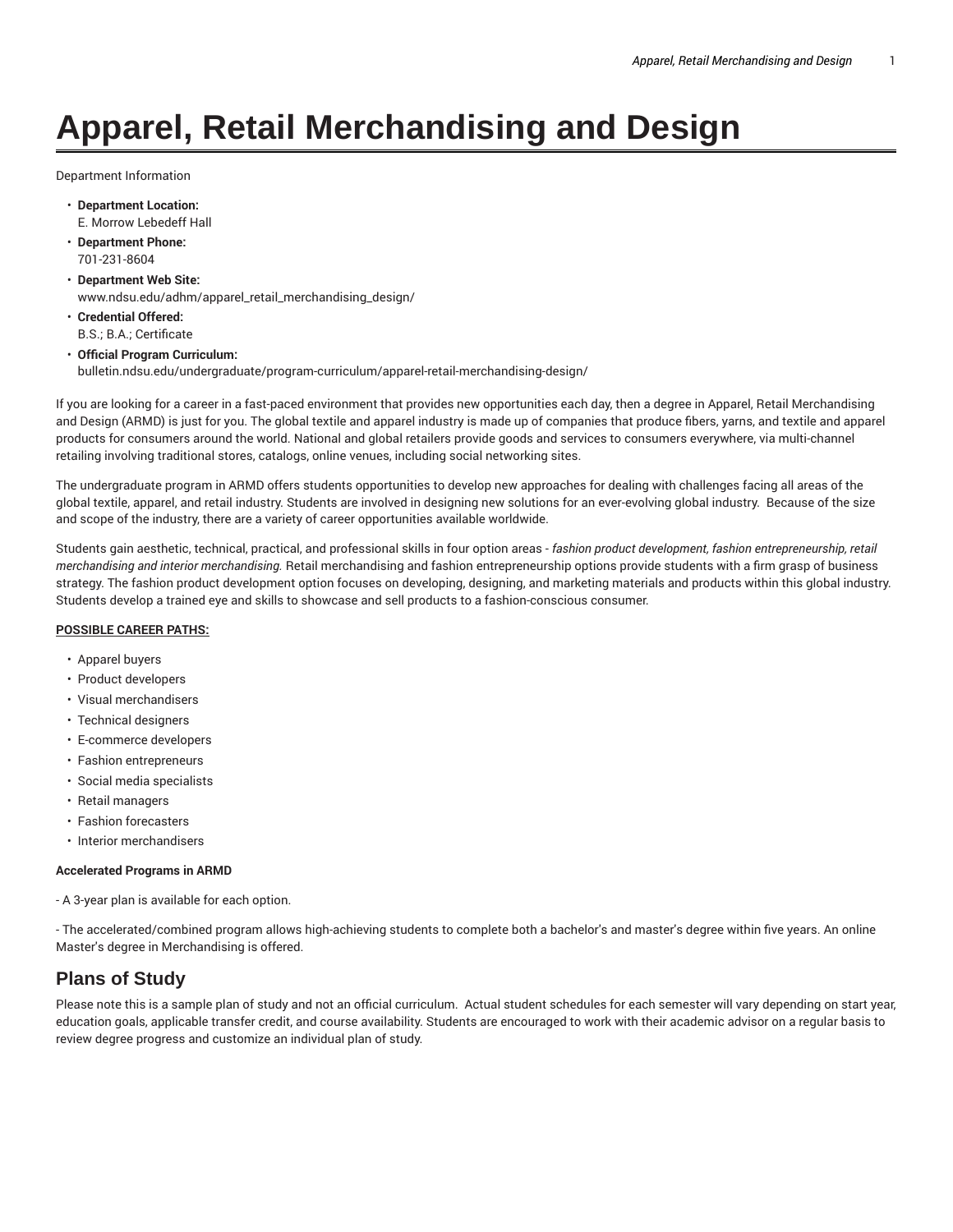## **Fashion Product Development Option**

| Freshman                   |                       |                           |                         |
|----------------------------|-----------------------|---------------------------|-------------------------|
| Fall                       | <b>Credits Spring</b> | <b>Credits</b>            |                         |
| <b>ADHM 101</b>            | 3 ADHM 155            | 3                         |                         |
| ADHM 171                   | 3 ADHM 181            | 3                         |                         |
| <b>CSCI 114 or MIS 116</b> | 3 COMM 110            | 3                         |                         |
| <b>ENGL 110</b>            | 4 ENGL 120            | $\sqrt{3}$                |                         |
| Wellness                   | 2 ECON 105            | $\ensuremath{\mathsf{3}}$ |                         |
|                            | 15                    | 15                        |                         |
| Sophomore                  |                       |                           |                         |
| Fall                       | <b>Credits Spring</b> | <b>Credits</b>            |                         |
| ADHM 310                   | 3 ADHM 280            | 3                         |                         |
| <b>ADHM 366</b>            | 3 ADHM 386            | $\ensuremath{\mathsf{3}}$ |                         |
| ADHM 367                   | 1 ADHM 371            | 3                         |                         |
| STAT 330 or CSCI 159       | 3 ADHM 410            | 3                         |                         |
| <b>PSYC 111</b>            | 3 Science/Tech Lab    | $\overline{4}$            |                         |
| Science/Tech               | $\sqrt{3}$            |                           |                         |
|                            | 16                    | 16                        |                         |
| Junior                     |                       |                           |                         |
| Fall                       | <b>Credits Spring</b> | <b>Credits Summer</b>     | <b>Credits</b>          |
| <b>ADHM 375</b>            | 1 ADHM 271            | 3 ADHM 496                | 4                       |
| ADHM 385                   | 3 ADHM 272            | 3                         |                         |
| <b>ADHM 455</b>            | 3 Elective            | 3                         |                         |
| ADHM 489**                 | 1 Elective            | 3                         |                         |
| <b>ENGL 321</b>            | 3 Elective            | $\ensuremath{\mathsf{3}}$ |                         |
| Elective                   | 3                     |                           |                         |
|                            | 14                    | 15                        | $\overline{\mathbf{4}}$ |
| <b>Senior</b>              |                       |                           |                         |
| Fall                       | <b>Credits Spring</b> | <b>Credits</b>            |                         |
| Elective                   | 3 Elective            | $\ensuremath{\mathsf{3}}$ |                         |
| Elective                   | 3 Elective            | $\ensuremath{\mathsf{3}}$ |                         |
| Elective                   | 3 Elective            | 3                         |                         |
| Elective                   | 3 Elective            | $\overline{4}$            |                         |
|                            | 12                    | 13                        |                         |

Total Credits: 120

\* Prerequisites may apply

\*\* Minimum 1 credit Study Tour in consultation with your advisor. Three-credit Study Tour is typically offered in Spring or Summer

Please note this is a sample plan of study and not an official curriculum. Actual student schedules for each semester will vary depending on start year, education goals, applicable transfer credit, and course availability. Students are encouraged to work with their academic advisor on a regular basis to review degree progress and customize an individual plan of study.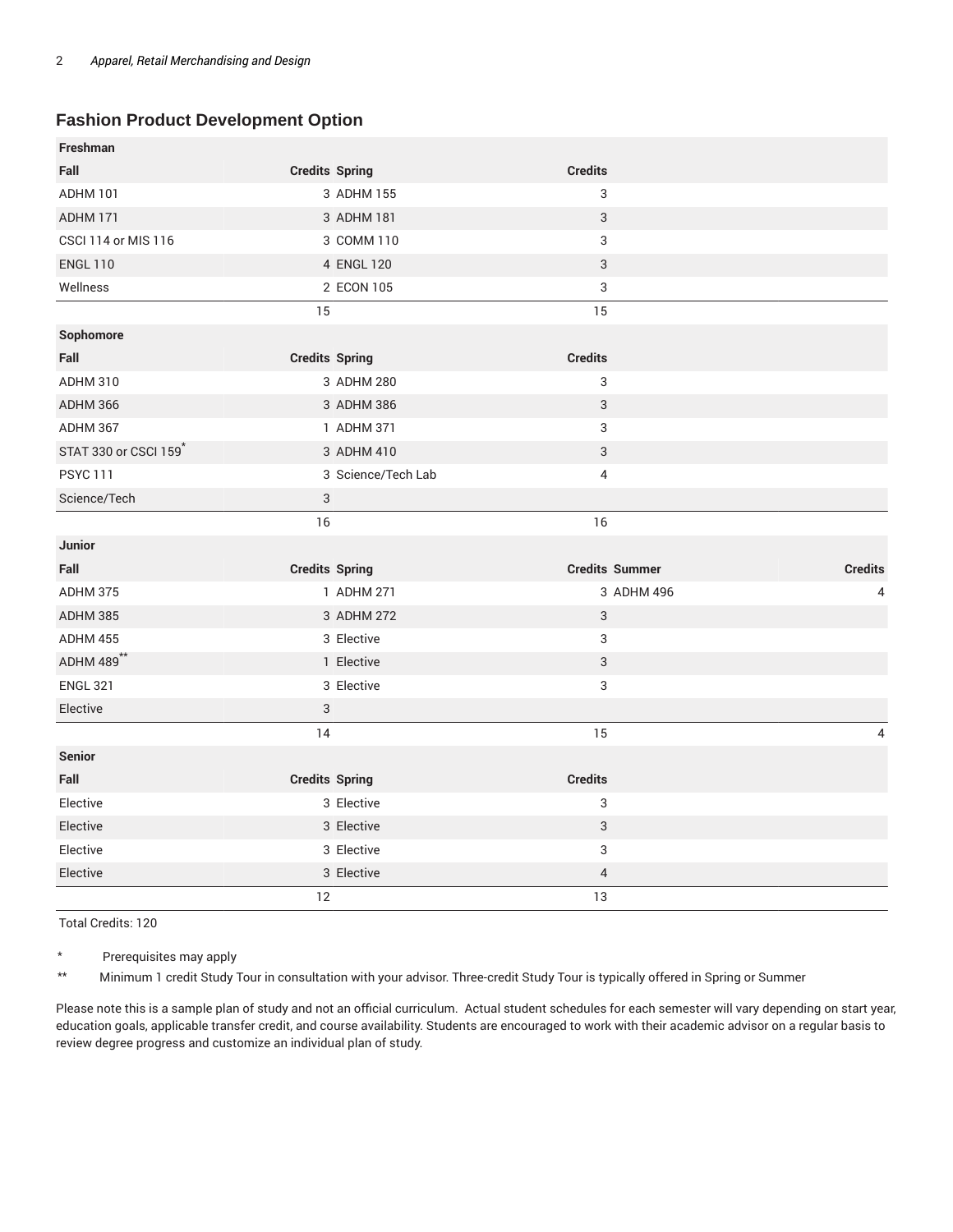## **Fashion ENTREPRENEURSHIP or Retail Merchandising Option**

| <b>Freshman</b>                    |                        |                           |                |
|------------------------------------|------------------------|---------------------------|----------------|
| Fall                               | <b>Credits Spring</b>  | <b>Credits</b>            |                |
| ADHM 171                           | 3 ACCT 102             | 3                         |                |
| <b>ENGL 110</b>                    | 4 ADHM 181             | $\sqrt{3}$                |                |
| <b>CSCI 114 or MIS 116</b>         | 3 COMM 110             | 3                         |                |
| <b>Humanities Fine Arts</b>        | 3 ENGL 120             | 3                         |                |
| Wellness                           | 2 ECON 105             | 3                         |                |
|                                    | 15                     | 15                        |                |
| Sophomore                          |                        |                           |                |
| Fall                               | <b>Credits Spring</b>  | <b>Credits</b>            |                |
| <b>ADHM 366</b>                    | 3 ADHM 280             | 3                         |                |
| ADHM 367                           | 1 ADHM 371             | 3                         |                |
| ENTR 201 or COMM 260               | 3 ADHM 386             | 3                         |                |
| <b>PSYC 111</b>                    | 3 ENTR 301 or COMM 261 | 3                         |                |
| STAT 330 or CSCI 159*              | 3 Science/Tech Lab     | $\overline{4}$            |                |
| Science/Tech                       | 3                      |                           |                |
|                                    | 16                     | 16                        |                |
|                                    |                        |                           |                |
| <b>Junior</b>                      |                        |                           |                |
| Fall                               | <b>Credits Spring</b>  | <b>Credits Summer</b>     | <b>Credits</b> |
| ADHM 375                           | 1 ADHM 271             | 3 ADHM 496                | 4              |
| <b>ADHM 385</b>                    | 3 ADHM 410             | 3                         |                |
| ADHM 489**                         | 1 MRKT 362             | 3                         |                |
| MGMT 320 (Elective)                | 3 MRKT 410             | $\ensuremath{\mathsf{3}}$ |                |
| <b>MRKT 320</b>                    | 3 ENGL 321             | 3                         |                |
| ENTR 401 (or Elective)             | 3                      |                           |                |
|                                    | 14                     | 15                        | 4              |
| <b>Senior</b>                      |                        |                           |                |
| Fall                               | <b>Credits Spring</b>  | <b>Credits</b>            |                |
| ADHM 372                           | 3 ADHM 425             | 3                         |                |
| <b>ADHM 470</b>                    | 3 ADHM 272             | $\sqrt{3}$                |                |
| MRKT 465 (or Business<br>Elective) | 3 Elective             | 3                         |                |
| Elective                           | 3 Elective             | $\overline{4}$            |                |

Total Credits: 120

\* Prerequisite may apply

\*\* Minimum 1 credit Study Tour in consultation with your advisor. Three-credit Study Tour is typically offered in Spring or Summer.

Please note this is a sample plan of study and not an official curriculum. Actual student schedules for each semester will vary depending on start year, education goals, applicable transfer credit, and course availability. Students are encouraged to work with their academic advisor on a regular basis to review degree progress and customize an individual plan of study.